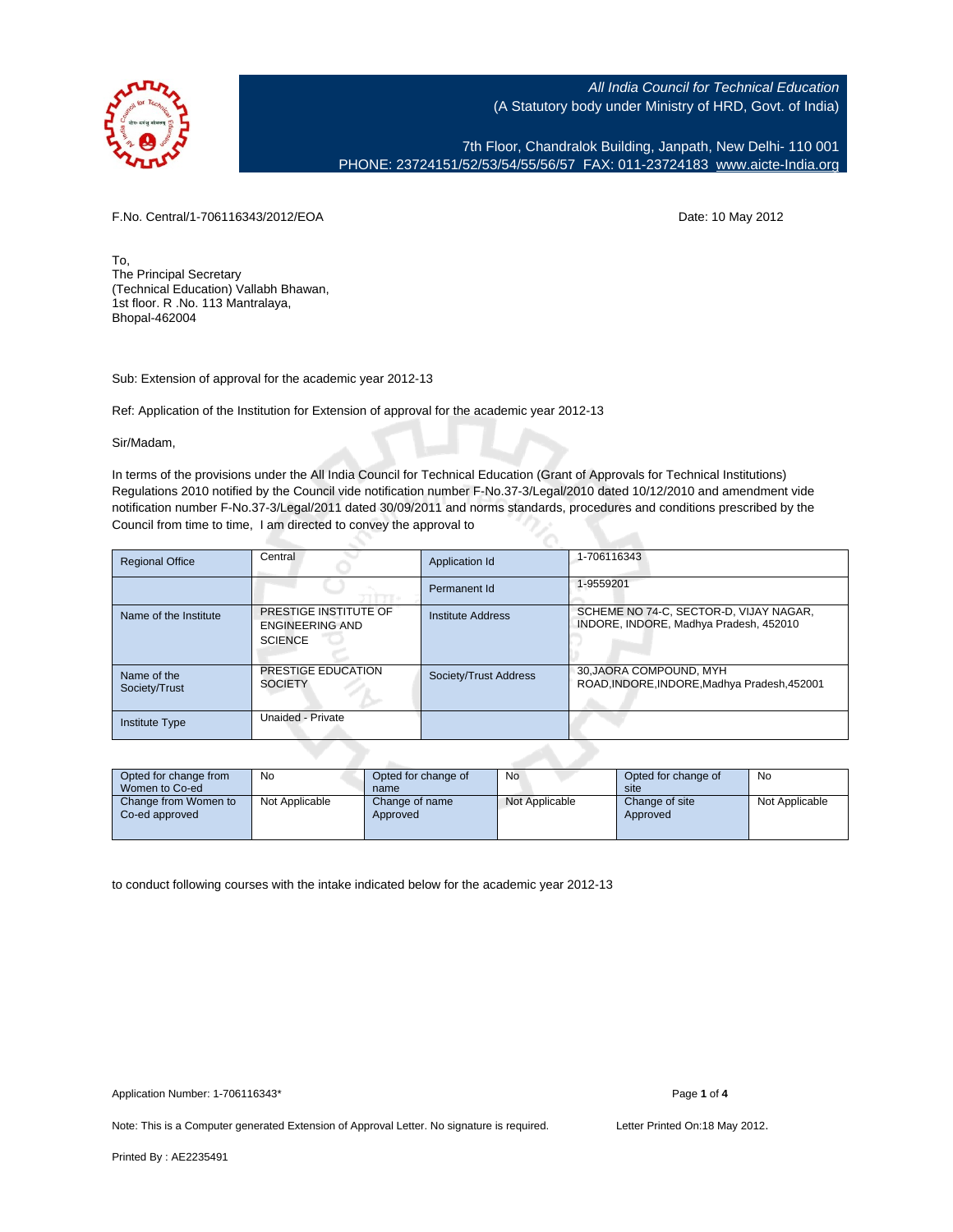

7th Floor, Chandralok Building, Janpath, New Delhi- 110 001 PHONE: 23724151/52/53/54/55/56/57 FAX: 011-23724183 [www.aicte-India.org](http://www.aicte-India.org)

| Application Id: 1-<br>706116343                                      |                      | Cour<br>se                                   |                                                                                                                                               | Affiliating<br><b>Body</b> |                                                              |                |                              |                         | Foreign Collaboration |           |
|----------------------------------------------------------------------|----------------------|----------------------------------------------|-----------------------------------------------------------------------------------------------------------------------------------------------|----------------------------|--------------------------------------------------------------|----------------|------------------------------|-------------------------|-----------------------|-----------|
| Program                                                              | Shi<br>ft            | Lev<br>el                                    |                                                                                                                                               | Full/Part Time             |                                                              | Intake 2011-12 | Intake Approved for<br>12-13 | $\overline{\mathbf{g}}$ | PIO                   |           |
| <b>ENGINE</b><br>ERING<br><b>AND</b><br><b>TECHNO</b><br>LOGY        | 1st<br>Shi<br>ft     | <b>UN</b><br>DE<br>R<br>GR<br>AD<br>UA<br>TE | <b>INFO</b><br><b>RMA</b><br><b>TION</b><br><b>TEC</b><br><b>HNO</b><br>LOG<br>Y                                                              | <b>FULL TIME</b>           | Rajiv<br>Gandhi<br>Technical<br>University,<br>Bhopal        | 60             | 60                           | No                      | No                    | <b>No</b> |
| <b>ENGINE</b><br><b>ERING</b><br><b>AND</b><br><b>TECHNO</b><br>LOGY | 1st<br>Shi<br>ft     | UN<br>DE<br>R<br>GR<br>AD<br>UA<br><b>TE</b> | <b>MEC</b><br><b>HANI</b><br>CAL<br><b>ENG</b><br><b>INEE</b><br><b>RIN</b><br>G                                                              | <b>FULL TIME</b>           | Rajiv<br>Gandhi<br>Technical<br>University,<br><b>Bhopal</b> | 120            | 120                          | No                      | No                    | No        |
| <b>ENGINE</b><br><b>ERING</b><br><b>AND</b><br><b>TECHNO</b><br>LOGY | 1st<br>Shi<br>ft     | <b>UN</b><br>DE<br>R<br>GR<br>AD<br>UA<br>TE | <b>COM</b><br><b>PUT</b><br>ER<br><b>SCIE</b><br><b>NCE</b><br><b>AND</b><br><b>ENG</b><br><b>INEE</b><br><b>RIN</b><br>G                     | <b>FULL TIME</b><br>ιo     | Rajiv<br>Gandhi<br>Technical<br>University,<br>Bhopal        | 60             | 60                           | No                      | No                    | No        |
| <b>ENGINE</b><br><b>ERING</b><br><b>AND</b><br><b>TECHNO</b><br>LOGY | 1st<br>Shi<br>ft     | UN<br>DE<br>R<br>GR<br>AD<br>UA<br>TE        | <b>ELE</b><br><b>CTRI</b><br>CAL<br><b>AND</b><br>ELE<br><b>CTR</b><br>ONI<br>$\mathbb{C}\mathbb{S}$<br>ENG<br><b>INEE</b><br><b>RIN</b><br>G | <b>FULL TIME</b>           | Rajiv<br>Gandhi<br>Technical<br>University,<br>Bhopal        | 60             | 60                           | No                      | No                    | No        |
| <b>ENGINE</b><br><b>ERING</b><br><b>AND</b><br><b>TECHNO</b><br>LOGY | 2n<br>d<br>Shi<br>ft | <b>DIP</b><br>LO<br>МA                       | <b>CIVI</b><br>L<br><b>ENG</b><br><b>INEE</b><br><b>RIN</b><br>G                                                                              | <b>FULL TIME</b>           | Rajiv<br>Gandhi<br>Technical<br>University,<br>Bhopal        | 0              | 60                           | No                      | No                    | No        |
| <b>ENGINE</b><br><b>ERING</b><br>AND<br><b>TECHNO</b><br>LOGY        | 2n<br>d<br>Shi<br>ft | <b>DIP</b><br>LO<br>MA                       | <b>MEC</b><br><b>HANI</b><br>CAL<br><b>ENG</b><br><b>INEE</b><br><b>RIN</b><br>G                                                              | <b>FULL TIME</b>           | Rajiv<br>Gandhi<br>Technical<br>University,<br>Bhopal        | $\mathbf 0$    | 60                           | No                      | No                    | No        |

Application Number: 1-706116343\* Page **2** of **4**

Note: This is a Computer generated Extension of Approval Letter. No signature is required. Letter Printed On:18 May 2012.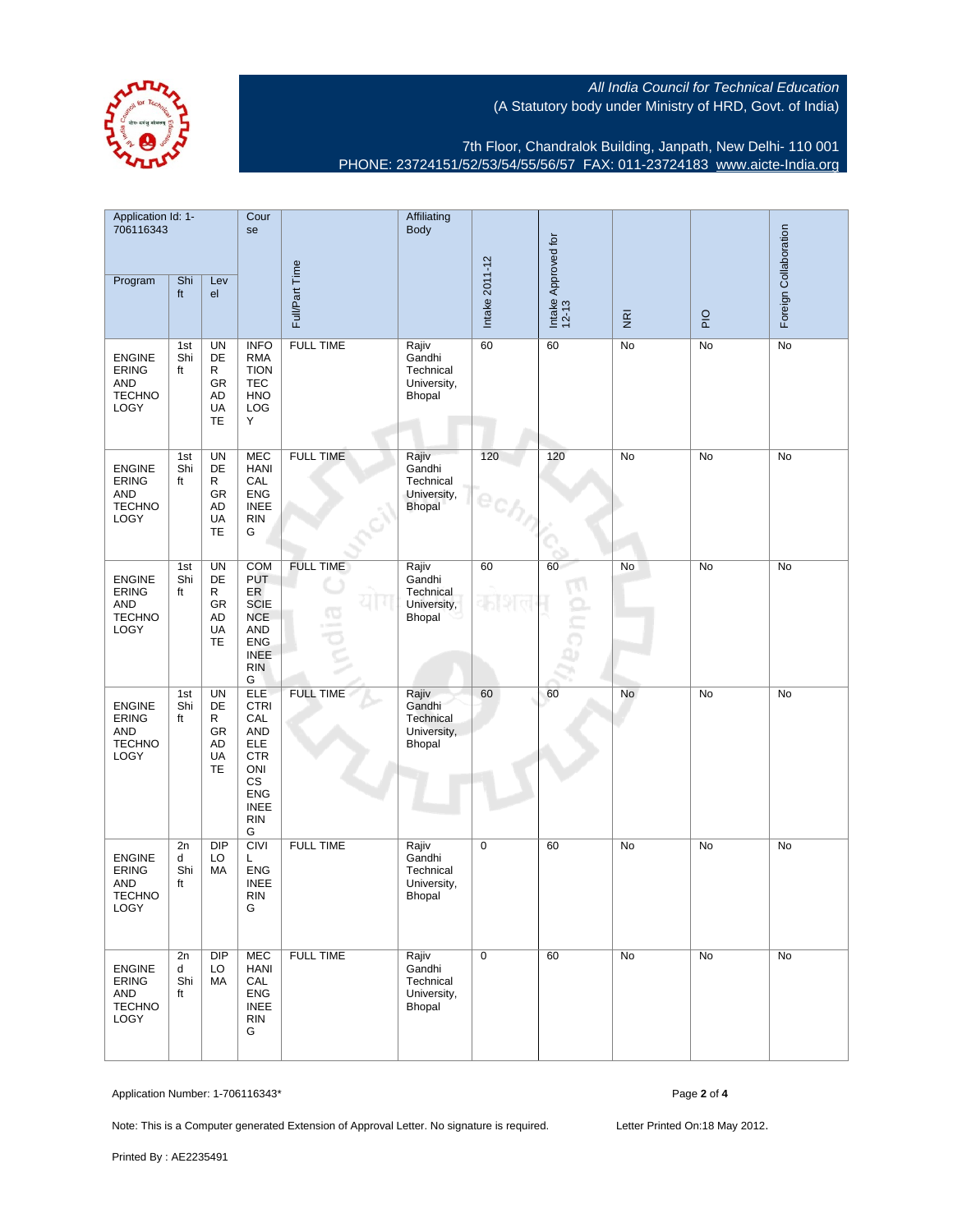

7th Floor, Chandralok Building, Janpath, New Delhi- 110 001 PHONE: 23724151/52/53/54/55/56/57 FAX: 011-23724183 [www.aicte-India.org](http://www.aicte-India.org)

| Application Id: 1-<br>706116343                                      |                  | Cour<br>se                                                        |                                                                                                                                                                                  | Affiliating<br>Body            |                                                              |                |                 |                              |                |             |                       |
|----------------------------------------------------------------------|------------------|-------------------------------------------------------------------|----------------------------------------------------------------------------------------------------------------------------------------------------------------------------------|--------------------------------|--------------------------------------------------------------|----------------|-----------------|------------------------------|----------------|-------------|-----------------------|
| Program                                                              | Shi<br>ft        | Lev<br>el                                                         |                                                                                                                                                                                  |                                | Full/Part Time                                               |                | Intake 2011-12  | Intake Approved for<br>12-13 | $\overline{g}$ | $rac{O}{P}$ | Foreign Collaboration |
| <b>ENGINE</b><br><b>ERING</b><br><b>AND</b><br><b>TECHNO</b><br>LOGY | 1st<br>Shi<br>ft | <b>UN</b><br>DE<br>R<br><b>GR</b><br><b>AD</b><br>UA<br><b>TE</b> | ELE<br><b>CTRI</b><br>CAL<br><b>ENG</b><br><b>INEE</b><br><b>RIN</b><br>G                                                                                                        | <b>FULL TIME</b>               | Rajiv<br>Gandhi<br>Technical<br>University,<br>Bhopal        | $\overline{0}$ | 60              | No                           | No             | No          |                       |
| <b>ENGINE</b><br><b>ERING</b><br><b>AND</b><br><b>TECHNO</b><br>LOGY | 1st<br>Shi<br>ft | <b>UN</b><br>DE<br>R<br>GR<br><b>AD</b><br>UA<br><b>TE</b>        | <b>CIVI</b><br>Г<br><b>ENG</b><br><b>INEE</b><br><b>RIN</b><br>G                                                                                                                 | <b>FULL TIME</b>               | Rajiv<br>Gandhi<br>Technical<br>University,<br><b>Bhopal</b> | 120            | 120             | No                           | No             | No          |                       |
| <b>ENGINE</b><br>ERING<br><b>AND</b><br><b>TECHNO</b><br>LOGY        | 1st<br>Shi<br>ft | <b>UN</b><br>DE<br>R<br><b>GR</b><br><b>AD</b><br>UA<br>TE        | <b>ELE</b><br><b>CTR</b><br>ONI<br>$\mathsf{CS}\phantom{0}$<br><b>AND</b><br>COM<br><b>MUN</b><br><b>ICAT</b><br><b>ION</b><br>S<br><b>ENG</b><br><b>INEE</b><br><b>RIN</b><br>G | <b>FULL TIME</b><br>G<br>ipuli | Rajiv<br>Gandhi<br>Technical<br>University,<br>Bhopal        | 60             | 60<br>늣         | No                           | <b>No</b>      | <b>No</b>   |                       |
| <b>ENGINE</b><br><b>ERING</b><br><b>AND</b><br><b>TECHNO</b><br>LOGY | 1st<br>Shi<br>ft | PO<br><b>ST</b><br>GR<br><b>AD</b><br><b>UA</b><br>TE             | <b>MEC</b><br><b>HANI</b><br>CAL<br><b>ENG</b><br><b>INEE</b><br><b>RIN</b><br>G                                                                                                 | <b>FULL TIME</b>               | Rajiv<br>Gandhi<br>Technical<br>University,<br>Bhopal        | $\pmb{0}$      | $\overline{24}$ | N <sub>o</sub>               | No             | No          |                       |

The above mentioned approval is subject to the condition that PRESTIGE INSTITUTE OF ENGINEERING AND SCIENCE shall follow and adhere to the Regulations, guidelines and directions issued by AICTE from time to time and the undertaking / affidavit given by the institution along with the application submitted by the institution on portal.

In case of any differences in content in this Computer generated Extension of Approval Letter, the content/information as approved by the Executive Council / General Council as available on the record of AICTE shall be final and binding.